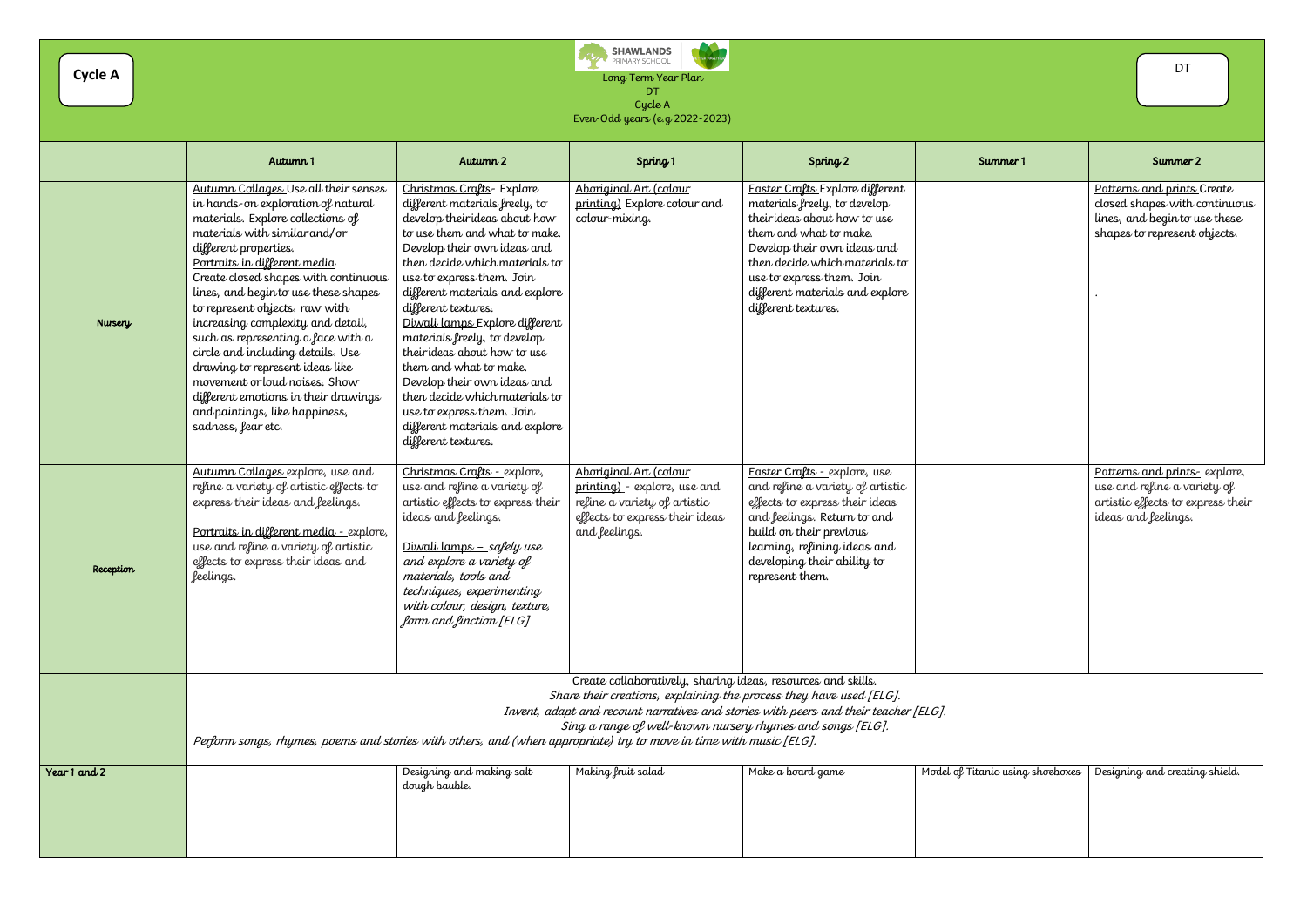| Year 3 and 4 | Nutrition/Food-Italian dishes<br>• understand and apply the<br>principles of a healthy and varied<br>diet<br>$\bullet$ prepare and cook a variety of<br>predominantly savoury dishes<br>using a range of cooking<br>techniques<br>· understand seasonality, and<br>know where and how a variety of<br>ingredients are grown, reared,<br>caught and processed.                                                                                                                                     | Design and make a plan for a<br>dinosaur enclosure. | Pyramid models/burial chamber.<br>Mummified cat money boxes |                                                                                                                                                                                                                                                                                                                                                                      |                  |
|--------------|---------------------------------------------------------------------------------------------------------------------------------------------------------------------------------------------------------------------------------------------------------------------------------------------------------------------------------------------------------------------------------------------------------------------------------------------------------------------------------------------------|-----------------------------------------------------|-------------------------------------------------------------|----------------------------------------------------------------------------------------------------------------------------------------------------------------------------------------------------------------------------------------------------------------------------------------------------------------------------------------------------------------------|------------------|
| Year 5 and 6 | Moon buggy –<br>apply their understanding of how to<br>strengthen, stiffen and reinforce more<br>complex structures<br>understand and use mechanical systems<br>in their products [for example, gears,<br>pulleys, cams, levers and linkages]<br>understand and use electrical systems in<br>their products [for example, series circuits<br>incorporating switches, bulbs, buzzers<br>and motors]<br>apply their understanding of computing<br>to program, monitor and control their<br>products |                                                     |                                                             | Viking Jewellery<br><b>use research and develop</b><br>design criteria to inform their<br>design<br>generate, develop, model and<br>communicate their ideas<br>select from and use a wider<br>range of materials and<br>components<br>investigate and analyse a<br>range of existing products<br>evaluate their ideas and<br>$\mathcal{L}_{\mathcal{A}}$<br>products | Mechanisms<br>a. |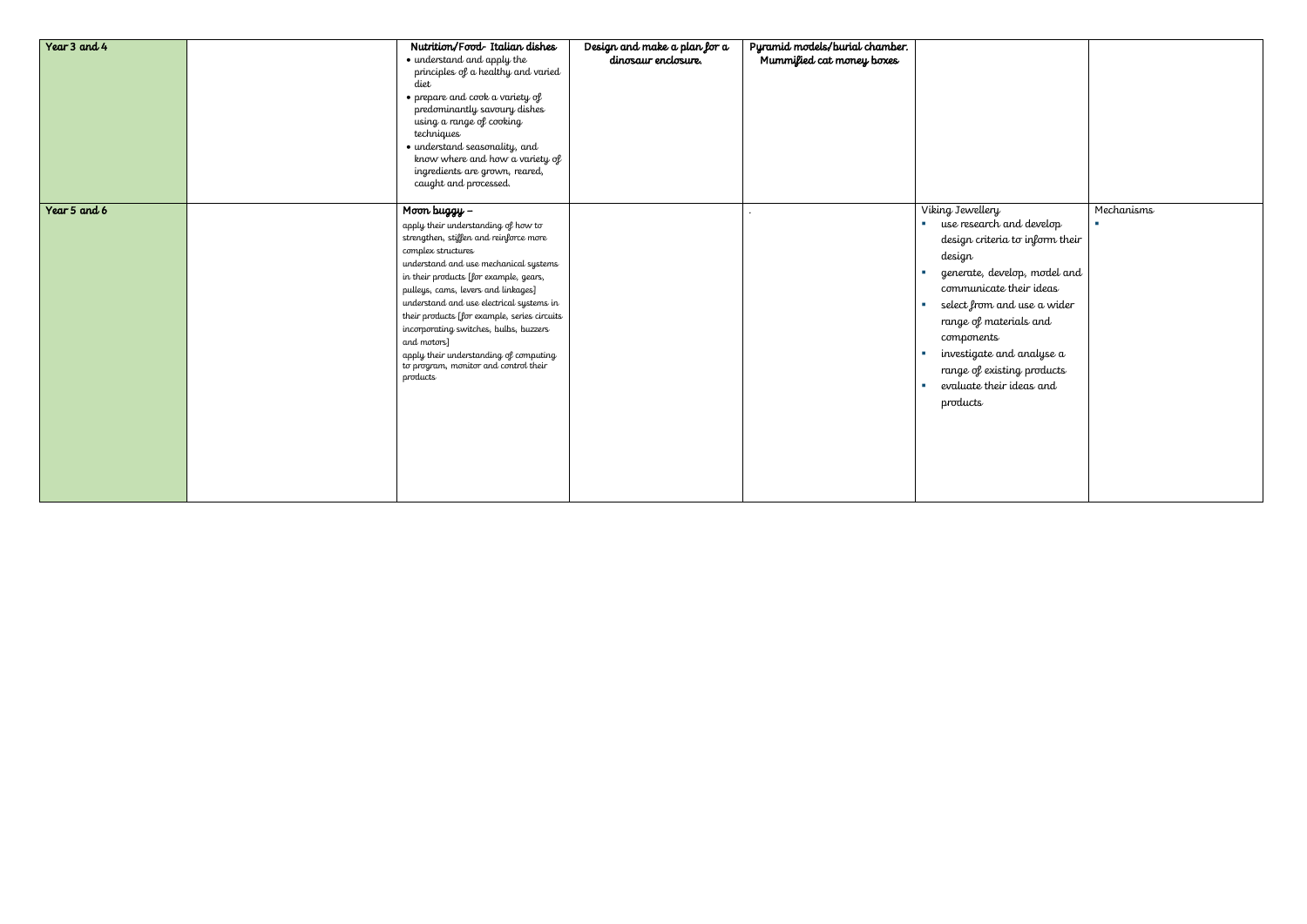|                                                                                                    | DT                                                                                                                          |
|----------------------------------------------------------------------------------------------------|-----------------------------------------------------------------------------------------------------------------------------|
|                                                                                                    | Summer 2                                                                                                                    |
|                                                                                                    | Patterns and prints Create closed<br>shapes with continuous lines, and<br>beginto use these shapes to represent<br>objects. |
|                                                                                                    | Patterns and prints- explore, use and<br>refine a variety of artistic effects to<br>express their ideas and feelings.       |
|                                                                                                    |                                                                                                                             |
| er Mache<br>l,<br>uing<br>rselves and<br>l on design<br>ı, model<br>e their<br>king,<br>:es, mock- |                                                                                                                             |

| <b>Cycle B</b> |                                                                                                                                                                                                                                                                                                                                                                                                                                                                                                                                                                                                                  |                                                                                                                                                                                                                                                                                                                                                                                                                                                                                                                                                                          | <b>SHAWLANDS</b><br>.<br>Kata<br>PRIMARY SCHOOL<br>Long Term Year Plan<br>DT<br>Cycle B<br>Odd-Even years (e.g. 2021-2022)                                                                                                                                                                                                                |                                                                                                                                                                                                                                                                                                             |                                                                                                                                                                                                                                                                                                                                                | <b>DT</b>                                                                                            |
|----------------|------------------------------------------------------------------------------------------------------------------------------------------------------------------------------------------------------------------------------------------------------------------------------------------------------------------------------------------------------------------------------------------------------------------------------------------------------------------------------------------------------------------------------------------------------------------------------------------------------------------|--------------------------------------------------------------------------------------------------------------------------------------------------------------------------------------------------------------------------------------------------------------------------------------------------------------------------------------------------------------------------------------------------------------------------------------------------------------------------------------------------------------------------------------------------------------------------|-------------------------------------------------------------------------------------------------------------------------------------------------------------------------------------------------------------------------------------------------------------------------------------------------------------------------------------------|-------------------------------------------------------------------------------------------------------------------------------------------------------------------------------------------------------------------------------------------------------------------------------------------------------------|------------------------------------------------------------------------------------------------------------------------------------------------------------------------------------------------------------------------------------------------------------------------------------------------------------------------------------------------|------------------------------------------------------------------------------------------------------|
|                | Autumn 1                                                                                                                                                                                                                                                                                                                                                                                                                                                                                                                                                                                                         | Autumn 2                                                                                                                                                                                                                                                                                                                                                                                                                                                                                                                                                                 | Spring <sub>1</sub>                                                                                                                                                                                                                                                                                                                       | Spring <sub>2</sub>                                                                                                                                                                                                                                                                                         | Summer 1                                                                                                                                                                                                                                                                                                                                       | Summer 2                                                                                             |
| <b>Nursery</b> | Autumn Collages Use all their senses in<br>hands-on exploration of natural materials.<br>Explore collections of materials with similar<br>and/or different properties.<br>Portraits in different media<br>Portraits Create closed shapes with<br>continuous lines, and begin to use these<br>shapes to represent objects. raw with<br>increasing complexity and detail, such as<br>representing a face with a circle and<br>including details. Use drawing to represent<br>ideas like movement or loud noises. Show<br>different emotions in their drawings and<br>paintings, like happiness, sadness, fear etc. | Christmas Crafts- Explore<br>different materials freely, to<br>develop theirideas about how to<br>use them and what to make.<br>Develop their own ideas and<br>then decide which materials to<br>use to express them. Join<br>different materials and explore<br>different textures.<br>Diwali lamps Explore different<br>materials freely, to develop their<br>ideas about how to use them<br>and what to make. Develop their<br>own ideas and then decide<br>which materials to use to<br>express them. Join different<br>materials and explore different<br>textures. | Aboriginal Art (colour<br>printing) Explore colour and<br>colour-mixing.                                                                                                                                                                                                                                                                  | <b>Easter Crafts Explore</b><br>different materials freely, to<br>develop theirideas about<br>how to use them and what<br>to make. Develop their own<br>ideas and then decide<br>which materials to use to<br>express them. Join different<br>materials and explore<br>different textures.                  |                                                                                                                                                                                                                                                                                                                                                | Patterns and prints Create<br>shapes with continuous line<br>beginto use these shapes to<br>objects. |
| Reception      | Autumn Collages explore, use and refine a<br>variety of artistic effects to express their<br>ideas and feelings.<br>Portraits in different media - explore, use<br>and refine a variety of artistic effects to<br>express their ideas and feelings.                                                                                                                                                                                                                                                                                                                                                              | Christmas Crafts - explore, use<br>and refine a variety of artistic<br>effects to express their ideas<br>and feelings.<br><u> Diwali lamps – safely use and</u><br>explore a variety of materials,<br>tools and techniques,<br>experimenting with colour,<br>design, texture, form and<br>function [ELG]                                                                                                                                                                                                                                                                 | Aboriginal Art (colour<br>printing) - explore, use and<br>refine a variety of artistic<br>effects to express their ideas<br>and feelings.                                                                                                                                                                                                 | Easter Crafts - explore, use<br>and refine a variety of<br>artistic effects to express<br>their ideas and feelings.<br>Return to and build on<br>their previous learning,<br>refining ideas and<br>developing their ability to<br>represent them.                                                           |                                                                                                                                                                                                                                                                                                                                                | Patterns and prints- explor<br>refine a variety of artistic e<br>express their ideas and feel        |
|                | Perform songs, rhymes, poems and stories with others, and (when appropriate) try to move in time with music [ELG].                                                                                                                                                                                                                                                                                                                                                                                                                                                                                               |                                                                                                                                                                                                                                                                                                                                                                                                                                                                                                                                                                          | Create collaboratively, sharing ideas, resources and skills.<br>Share their creations, explaining the process they have used [ELG].<br>Invent, adapt and recount narratives and stories with peers and their teacher [ELG].<br>Sing a range of well-known nursery rhymes and songs [ELG].                                                 |                                                                                                                                                                                                                                                                                                             |                                                                                                                                                                                                                                                                                                                                                |                                                                                                      |
| Year 1 and 2   | Making capes - sewing<br>design purposeful, functional, appealing<br>products for themselves and other users based on<br>design criteria<br>generate, develop, model and communicate their<br>$\bullet$<br>ideas through talking, drawing, templates, mock-<br>ups and, where appropriate, information and<br>communication technology<br>select from and use a wide range of materials<br>$\bullet$<br>and components, including construction<br>materials, textiles and ingredients, according to                                                                                                              | Food tech - Design and make a<br>biscuit.<br>design purposeful, functional,<br>appealing products for<br>themselves and other users based<br>on design criteria<br>generate, develop, model and<br>$\bullet$<br>communicate their ideas through<br>talking, drawing, templates,<br>mock-ups and, where<br>appropriate, information and<br>communication technology                                                                                                                                                                                                       | 3D models of Pudding Lane.<br>design purposeful, functional,<br>appealing products for<br>themselves and other users<br>based on design criteria<br>generate, develop, model and<br>communicate their ideas<br>through talking, drawing,<br>templates, mock-ups and,<br>where appropriate,<br>information and<br>communication technology | Pop up fairy tale books.<br>design purposeful,<br>functional, appealing<br>products for themselves<br>and other users based on<br>design criteria<br>generate, develop, model<br>and communicate their<br>ideas through talking,<br>drawing, templates, mock-<br>ups and, where<br>appropriate, information | Animal masks - Papier Mache<br>design purposeful,<br>functional, appealing<br>products for themselves and<br>other users based on design<br>criteria<br>generate, develop, model<br>and communicate their<br>ideas through talking,<br>drawing, templates, mock-<br>ups and, where appropriate,<br>information and<br>communication technology |                                                                                                      |

their characteristics

and communication technology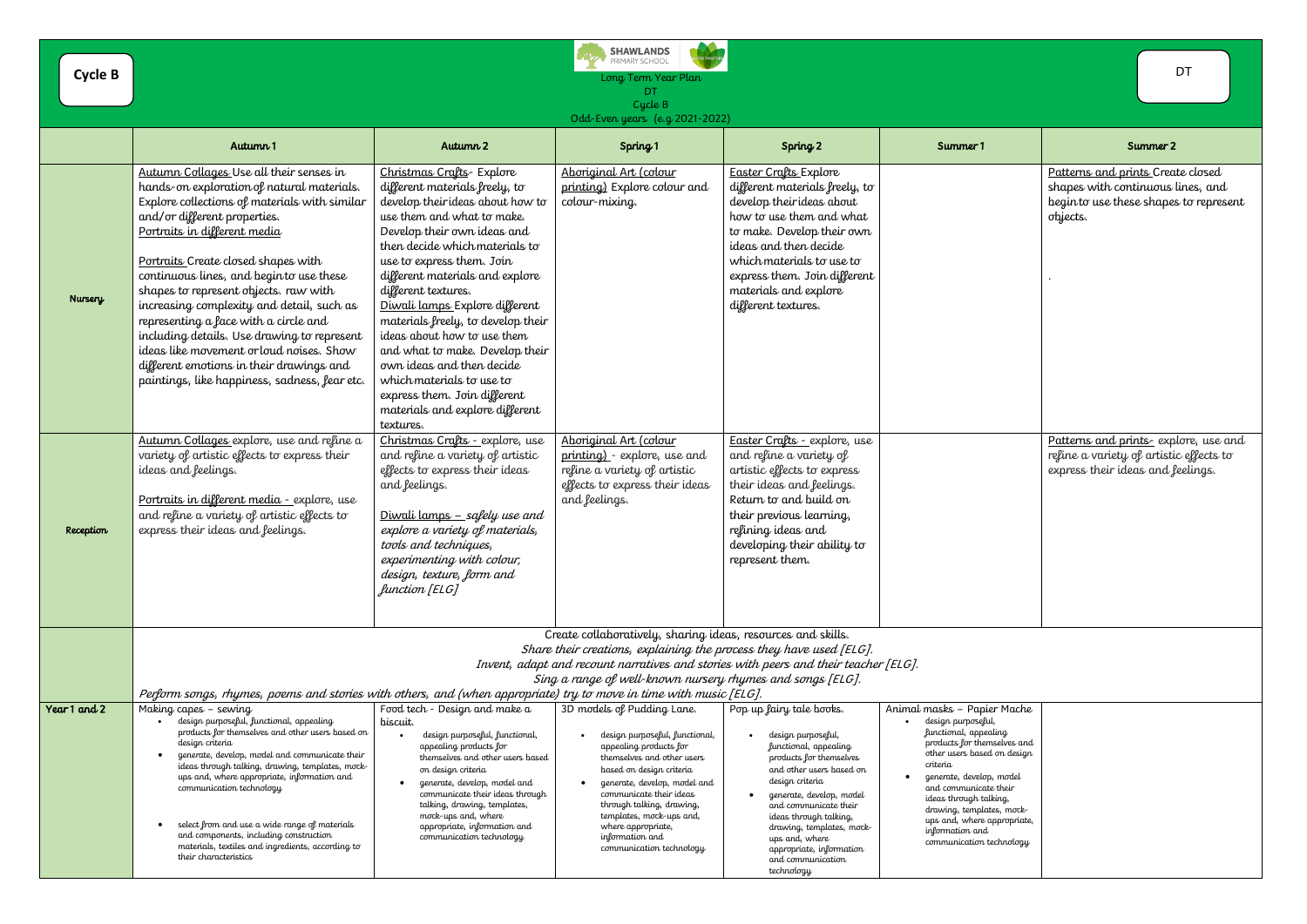|              | explore and evaluate a range of existing products<br>evaluate their ideas and products against design<br>$\bullet$<br>criteria                                                                                                                                                                                                                                   | select from and use a wide range<br>of materials and components,<br>including construction materials,<br>textiles and ingredients,<br>according to their characteristics<br>explore and evaluate a range of<br>existing products<br>evaluate their ideas and products<br>against design criteria                                                                                                                                                | select from and use a range of<br>tools and equipment to<br>perform practical tasks [for<br>example, cutting, shaping,<br>joining and finishing]<br>explore and evaluate a range<br>of existing products<br>evaluate their ideas and<br>products against design<br>criteria<br>build structures, exploring<br>how they can be made<br>stronger, stiffer and more<br>stable | select from and use a<br>range of tools and<br>equipment to perform<br>practical tasks [for<br>example, cutting, shaping,<br>joining and finishing]<br>explore and evaluate a<br>range of existing products<br>evaluate their ideas and<br>products against design<br>criteria<br>explore and use<br>mechanisms [for example,<br>levers, sliders, wheels and<br>axles], in their products.                       | select from and use a range<br>of tools and equipment to<br>perform practical tasks [for<br>example, cutting, shaping,<br>joining and finishing]<br>explore and evaluate a<br>range of existing products<br>evaluate their ideas and<br>products against design<br>criteria                                                                    |                                                                                                                                                                                                                                                                                                                                                                                                                                                                                                                                                                                                                                                                                                                                        |
|--------------|------------------------------------------------------------------------------------------------------------------------------------------------------------------------------------------------------------------------------------------------------------------------------------------------------------------------------------------------------------------|-------------------------------------------------------------------------------------------------------------------------------------------------------------------------------------------------------------------------------------------------------------------------------------------------------------------------------------------------------------------------------------------------------------------------------------------------|----------------------------------------------------------------------------------------------------------------------------------------------------------------------------------------------------------------------------------------------------------------------------------------------------------------------------------------------------------------------------|------------------------------------------------------------------------------------------------------------------------------------------------------------------------------------------------------------------------------------------------------------------------------------------------------------------------------------------------------------------------------------------------------------------|------------------------------------------------------------------------------------------------------------------------------------------------------------------------------------------------------------------------------------------------------------------------------------------------------------------------------------------------|----------------------------------------------------------------------------------------------------------------------------------------------------------------------------------------------------------------------------------------------------------------------------------------------------------------------------------------------------------------------------------------------------------------------------------------------------------------------------------------------------------------------------------------------------------------------------------------------------------------------------------------------------------------------------------------------------------------------------------------|
| Year 3 and 4 |                                                                                                                                                                                                                                                                                                                                                                  | Design and make a package<br>suitable for chocolates.<br>Textiles-sewing xmas baubles<br>Practical skills-joining using<br>sewing<br>use research and develop<br>design criteria to inform their<br>design<br>generate, develop, model and<br>communicate their ideas<br>select from and use a wider<br>range of materials and<br>components<br>investigate and analyse a<br>range of existing products<br>evaluate their ideas and<br>products |                                                                                                                                                                                                                                                                                                                                                                            | Making simple percussion<br>instruments eg rain maker/<br>drum<br>use research and develop<br>×<br>design criteria to inform<br>their design<br>generate, develop, model<br>and communicate their<br>ideas<br>select from and use a<br><b>COL</b><br>wider range of materials<br>and components<br>investigate and analyse a<br><b>COL</b><br>range of existing products<br>evaluate their ideas and<br>products |                                                                                                                                                                                                                                                                                                                                                | apply their understanding of how to<br>strengthen, stiffen and reinforce more<br>complex structures<br>understand and use electrical systems<br>in their products [for example, series<br>circuits incorporating switches, bulbs,<br>buzzers and motors]<br>apply their understanding of<br>computing to program, monitor and<br>control their products.                                                                                                                                                                                                                                                                                                                                                                               |
| Year 5 and 6 | Lights Out! - Electrics<br>understand and use electrical systems in their<br>products [for example, series circuits<br>incorporating switches, bulbs, buzzers and<br>motors]<br>Grow your own! Rations - understand<br>seasonality, and know where and how a<br>variety of ingredients are grown, reared,<br>caught and processed.<br>Design, make and evaluate: | Mend and Make do - Recycle old<br>clothing to make something<br>useable<br>Textiles<br>select from and use a wider range<br>of materials and components,<br>including construction materials,<br>textiles and ingredients, according<br>to their functional properties and<br>aesthetic qualities<br>Design, make and evaluate:                                                                                                                 |                                                                                                                                                                                                                                                                                                                                                                            |                                                                                                                                                                                                                                                                                                                                                                                                                  | Food - Cook healthy meals<br>understand and apply the<br>principles of a healthy and<br>varied diet<br>prepare and cook a variety of<br>predominantly savoury dishes<br>using a range of cooking<br>techniques<br>understand seasonality, and<br>know where and how a<br>variety of ingredients are<br>grown, reared, caught and<br>processed. | The Smoothies project.<br>Design<br>use research and develop design criteria to<br>inform the design of innovative, functional,<br>appealing products that are fit for purpose,<br>aimed at particular individuals or groups<br>generate, develop, model and communicate<br>their ideas through discussion, annotated<br>sketches, cross-sectional and exploded<br>diagrams, prototypes, pattern pieces and<br>computer-aided design<br>Make<br>select from and use a wider range of tools<br>and equipment to perform practical tasks<br>[for example, cutting, shaping, joining and<br>finishing], accurately<br>select from and use a wider range of<br>materials and components, including<br>construction materials, textiles and |